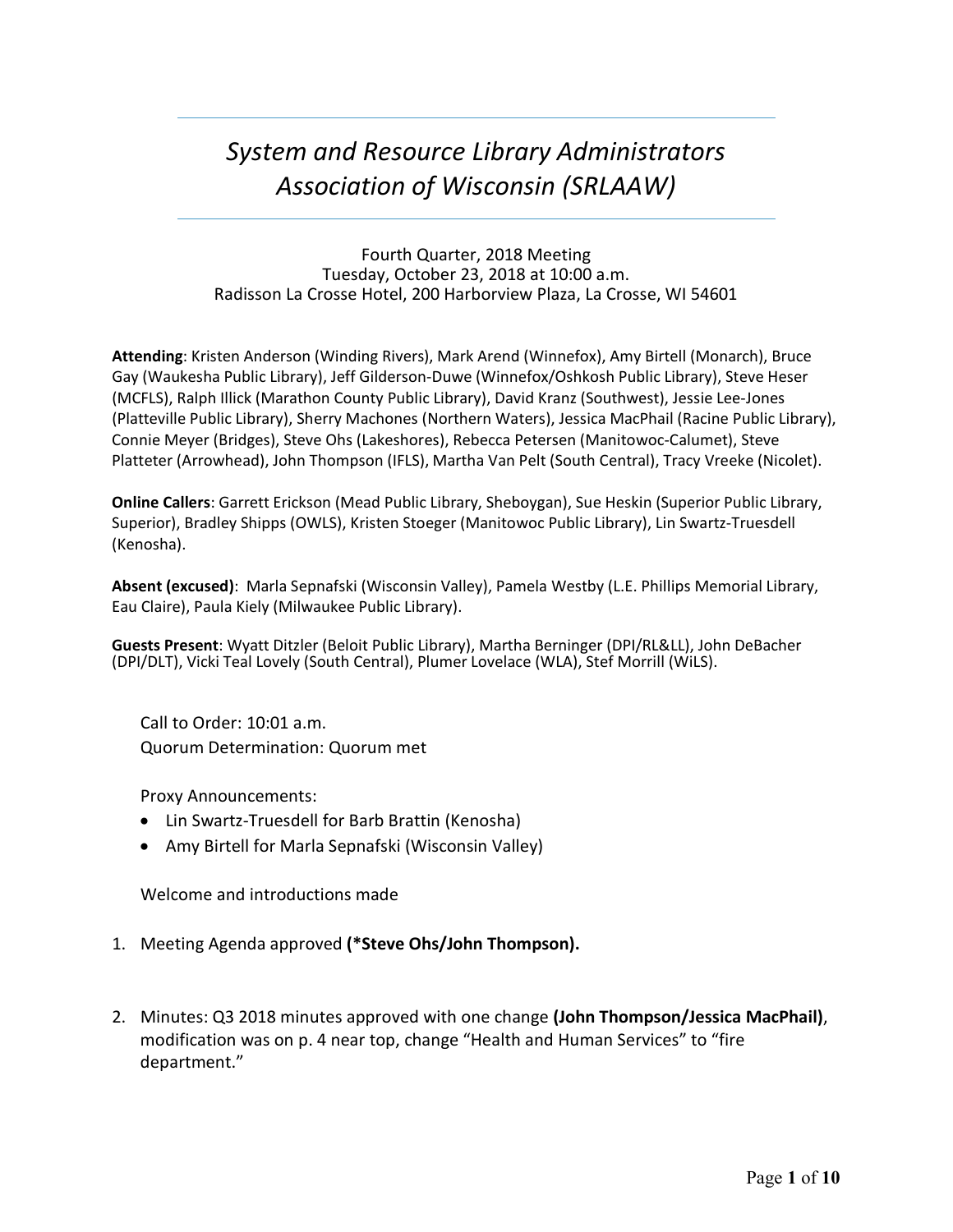# 3. Treasurer's Report

Treasurer Kristen Anderson reported a balance of \$229.47. Treasurer's report approved **(Jessica MacPhail/Martha Van Pelt).**

#### 4. LD&L Report

Connie Meyer distributed a report the WLA LD&L committee had shared with WLA in September. Meyer shared current draft documents related to the planned budget request for the next biennial state budget. Next step is to meet with legislators. Plan is similar to last time, will meet in legislative offices to communicate and seek support. The strategy remains the same regardless of who may be elected governor in November. LD&L worked with DPI to make sure concepts and language in the request are coordinated with and support DPI budget concepts. Initial goal is to have the request included in governor's budget.

Jessica MacPhail asked if budget request numbers would change if the governor changed; Meyer said no, noted that its alway the case that the sitting governor could change them, and suggested that it's helpful if the request matches what's in the governor's budget. Library advocates do not operate in partisan fashion and work with whoever is in office.

Meyer encouraged people to attend regional joint finance committee meetings to support the request. She stressed the need for solid examples of how money is used. She thanked people for filling out a survey on the topic and encouraged any further examples/stories be sent via email to her, to provide added information for a state budget analyst meeting. Kristen Anderson shared an example of a patron at a WRLS-member library who used Gale Courses and got a new job.

Meyer advised that a program with elected representatives planned for Thursday afternoon (Oct. 25) at the WLA conference had been cancelled.

Martha Van Pelt said the 2019 National Library Legislative Day coincides with the ALA conference in Washington, D.C. Sherry Machones responded that there would potentially be two legislative day events in in Washington, including an ALA invitation-only event.

Meyer noted the state's Library Legislative Day will be Feb. 12, 2019.

5. Laura Bush 21<sup>st</sup> Century Library Grant

Kristen Anderson shared a handout about the IMLS Laura Bush 21<sup>st</sup> Century Library Program grant received in Wisconsin to support collaborative activity with DPI, WLA, the Wisconsin Dept. of Workforce Development, and the Wisconsin Workforce Development Association. Martha Berninger of DPI said the Division for Libraries and Technology has been meeting with the Dept. for Technology since 2010 to investigate various topics; separately, many libraries have been forming relationships with local/regional job centers. A pilot program in Racine came to the attention of COLAND, and the WWDA reached out to WLA and DPI to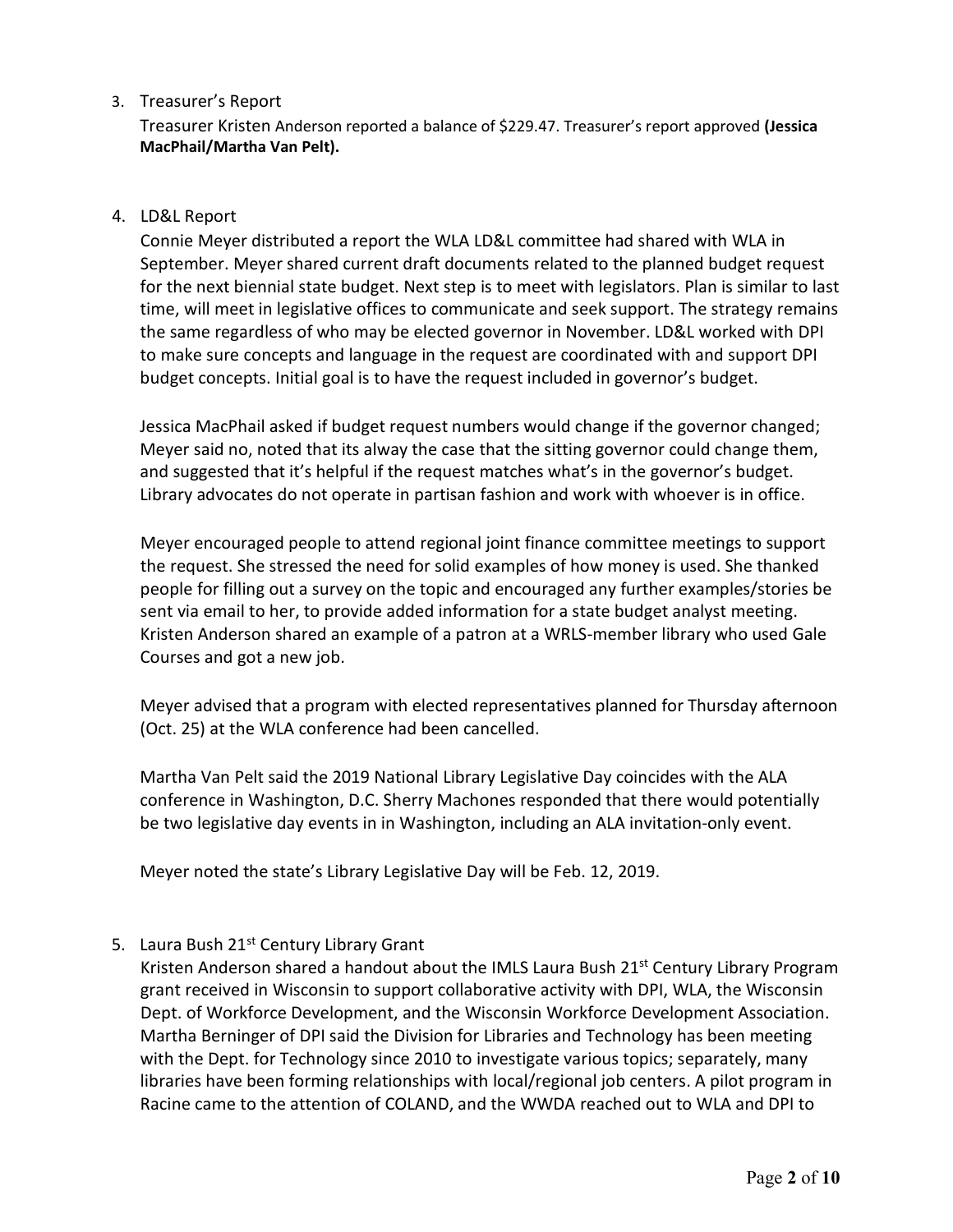suggest the Laura Bush 21<sup>st</sup> Century Grant opportunity, seeking collaboration on a proposal to support workforce development needs. The WWDA representative put together the initial proposal, submitted it, it was approved, and the group was invited to submit a full proposal. WWDA did most of the proposal work, shared it with several library community organizations. The group asked for \$244,999, staying under \$250,000 to avoid triggering a cost match requirement. The full request was approved and funds awarded. Anderson said there will be opportunity for events in each system.

Anderson asked about having a SRLAAW representative on the project advisory council. Berninger explained the intended composition of the advisory council and some of its roles, including hiring a part-time project manager in the second year of the grant. Anderson will be serving as WLA rep on the advisory committee. Volunteers were sought for a second person to be on the advisory committee. Martha Van Pelt suggested that a South Central Library System staff person who is a workforce development consultant would be a good fit. **Jeff Gilderson-Duwe** moved that SRLAAW give its imprimatur to the asking of the SCLS employee to serve on the committee, **Jessica Macphail** seconded; discussion ensued; **motion approved**.

# 6. BlueJeans Video Conferencing

Barb Brattin had requested this appear on the agenda but was absent, so general discussion about the BlueJeans video conferencing product took place. Two systems currently use BlueJeans for online video conferencing. Steve Heser reported on experiences at MCFLS, saying the product could work for staff meetings as a replacement for GoToMeeting. Kristen Anderson reported that WRLS used it for a meeting and it worked well. Steve Ohs reported that a reason not to use it at Lakeshores would be that they have G-Suite tools and can use Google Hangouts for free. It was mentioned that expecting a group of smaller libraries to work with BlueJeans without training or assistance could prove challenging. Tracy Vreeke asked about what the benefit of using it is over other products; Anderson responded that it's free through TEACH. John DeBacher explained that the previous BadgerNet structure had a separate video component; the need for that separate video portion was obviated by increases in bandwidth, so a new BadgerNet contract eliminated the video aspect. BlueJeans is a product that could fill the video gap for online teaching and collaboration. DeBacher said TEACH pays a base fee and monthly fee, provides the application over BadgerNet. Martha Van Pelt asked if libraries have to be on BadgerNet to use it. DeBacher responded that it should be available to libraries using non-BadgerNet internet if their connection is robust enough. Bradley Shipps asked if it works well for continuing education webinars with lots of attendees. Stef Morrill responded that BlueJeans offers tiers of service. DeBacher said up to 180 users can be on at the same time. Ohs said it's still an unknown quantity, as we learn more we can make decisions about it individually.

### 7. Statewide Technology Collaboration

Vicki Teal Lovely, Technology Services Coordinator at South Central Library System, shared some background information about a statewide group of library system technology staff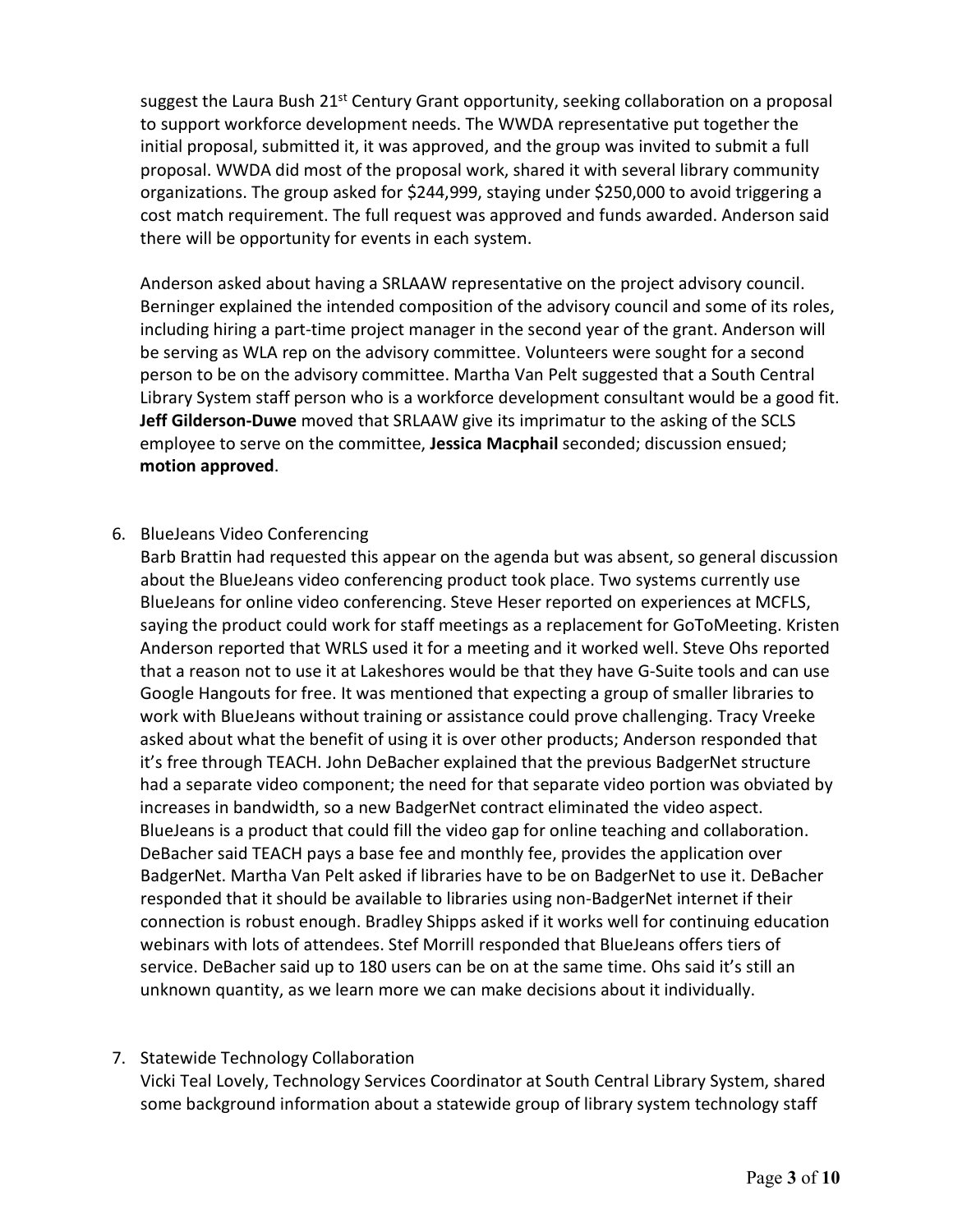who have been meeting to talk about how systems could collaborate on technology. Two active projects have been identified by this group: create shared backup solutions, with a few systems already indicating interest in collaborating; and taking advantage of a group purchase portal with Dell to order PCs, each system would have its own login but could take advantage of discounts based on total purchases by the overall group. Other projects the group has discussed include collaborating with DPI on a firewall for all systems, also possibly providing support for e-rate for libraries (creating a toolkit, education, help libraries become compliant).

Teal Lovely said the group is wondering about an organizational structure. Lots can be done with memoranda of understanding between systems, but there could be benefits to a more formal structure between systems and DPI. She said Steve Ohs, Dan Jacobson, Jim Novy, Teal Lovely and others had discussed this during a meeting with DPI representatives. Teal Lovely said she had then followed up with Kurt Kiefer, and she read a statement she had received from him: "We agreed that there is a need for some sort of standing group that can serve as a discussion place between the library systems, public libraries and DPI. In the past, there was the Library and Information Technology Advisory Council (LITAC). While a formal advisory council may not be needed, there is a growing awareness that some sort of coordination is needed. We will work as a group to determine what […] shape this can take and share ideas with others for their feedback."

After reading, Teal Lovely then asked: Should such a structured group be part of SRLAAW? WPLC? or some other group? Who should be on it? Should it go beyond public libraries? Who should figure this all out? She said she was encouraging discussion. She said the existing Tech-A-Talk-A technology discussion group would probably not provide the necessary structure.

Ohs mentioned the PLSR Technology Workgroup and its recommendations, and said the core issue here is that it's an informal group with the seed of a more coherent strategy, what should we do with it? Jeff Gilderson-Duwe asked what is needed from an overarching entity? Does it simply need someone to serve as a fiscal agent? He feels cooperation from tech people on front lines has been a fruitful beginning of collaborative conversations, and he would be fearful of imposing structure that might dampen it – does it just need a fiscal overseer? He added that it may be too early to slot this group's work into a bureaucratic structure. Trace Vreeke asked if someone from SRLAAW could become part of the group to assess and advise of future needs. Teal Lovely commented that governance is important, but the group could move ahead without more governance. There could conceivably be different fiscal agents for different projects. However, more structure may be useful for working on projects with organizations such as DPI and the Dept. of Administration. Ohs suggested letting the PLSR recommendation development report process unfold, then follow impetus of PLSR Summit to develop into larger projects, adding that this group can exist in parallel with the conclusion of the report process. Amy Birtell said her IT staff person reported that the tech people involved would like to handle the tech part and separate the "business" part involving MOUs and agreements, and perhaps there is a further role for systems in this area.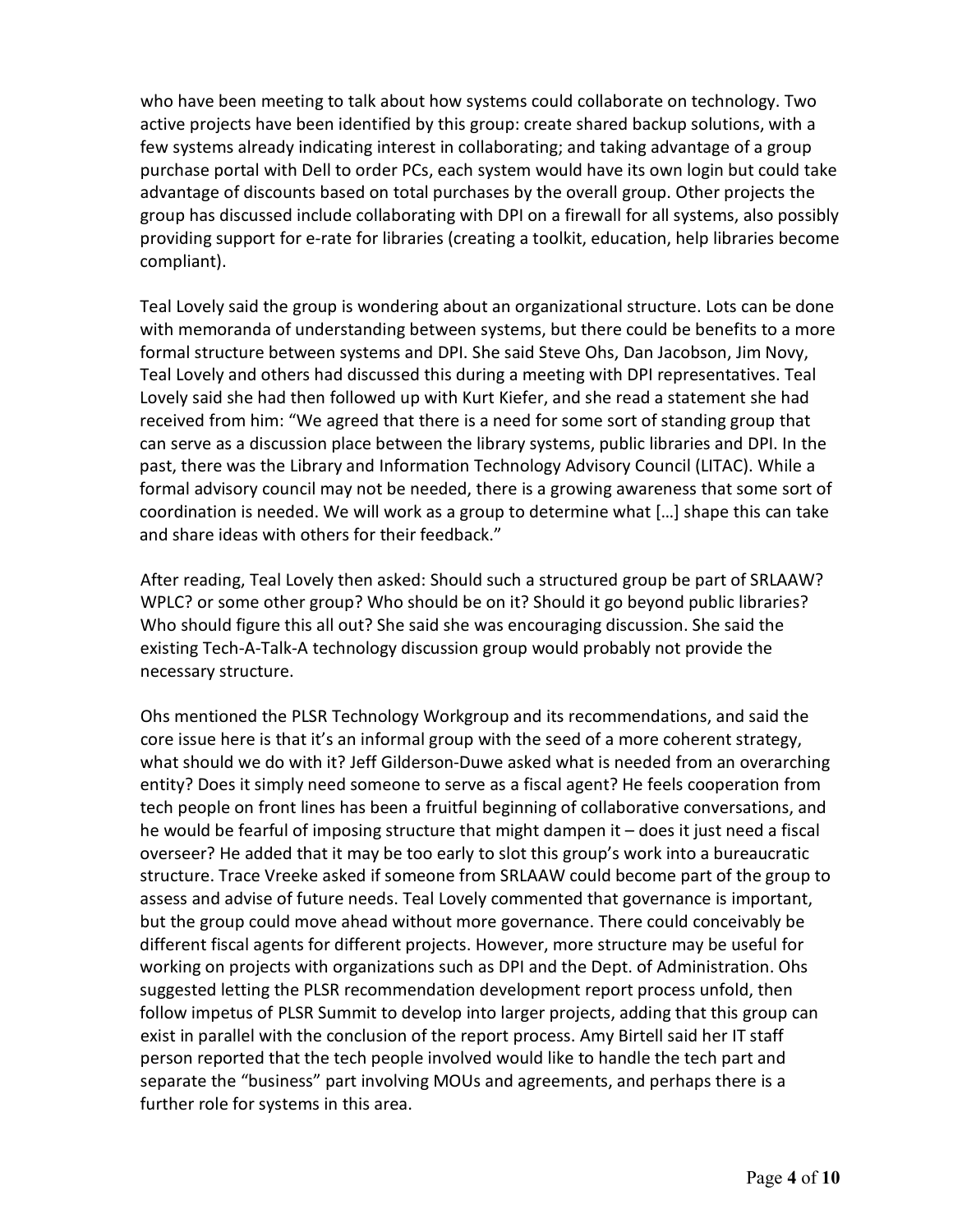Connie Meyer asked John DeBacher if DPI plans to replace the technology liaison position that has been vacant for some time. DeBacher said it's not certain. He added that projects that involve linking into other tech projects and systems could benefit from a more formal structure. Ohs said a tech point person at DPI advised by system tech people would be good way to approach planning. Kristen Anderson asked DeBacher if there was anything SRLAAW could do to encourage DPI to fill the technology position. Berninger responded that the importance is recognized at DPI, but there's been long-term push to combine teams at DLT and this adds thought process and planning to filling positions like this. DeBacher said they are about the fill a fourth consultant position to work with continuing education and consulting, and there's a planned recruitment for a space on Berninger's team, so there is potentially room for this situation to be improved in time.

Martha Van Pelt suggested we not let delay slow things down for the technology group, let the tech group move forward. She volunteered that SCLS could serve as fiscal agent for the Dell purchase portal project. She suggested we consider these as pilot projects. John Thompson said we can ask DPI to report back to us in February about whether they need the tech group to have structure. Thompson commented that some early wins from this group could be beneficial to the library community, so don't stifle them with red tape. DeBacher said it's helpful for DPI to know that SRLAAW is willing to provide structure in the future. Gilderson-Duwe noted that throughout the PLSR process we've heard about lowhanging fruit, and these are people on the front lines identifying projects. They are getting governance, from system directors and boards. What emerges may benefit from some strategic direction and guidance in the future. He's in favor of letting it unfold organically, let system administrators figure out working details for now, see if more structure emerges from PLSR. Amy Birtell said she supports organic formation, and suggested that projects involving LSTA money could need some additional structure.

Tracy Vreeke said that if Teal Lovely is willing to be the coordinator, then we have structure and it seems fine. Teal Lovely said she would be satisfied with waiting, and that she is willing to continue with communication.

**Steve Ohs** moved that SRLAAW endorse the exploratory activities of the technology collaboration group and identify Vicki Teal Lovely as point person for communication between SRLAAW and that group and DPI. **Mark Arend** seconded; **motion approved**.

8. MLIS Curriculum

This agenda item was skipped.

9. SRLAAW Meeting Times at Conferences

A question had been provided by Marla Sepnafski about SRLAAW meeting times at conferences: could they be made more convenient, especially for those who have farthest to travel to the varying meeting locations. Mark Arend suggested that WPLC, which has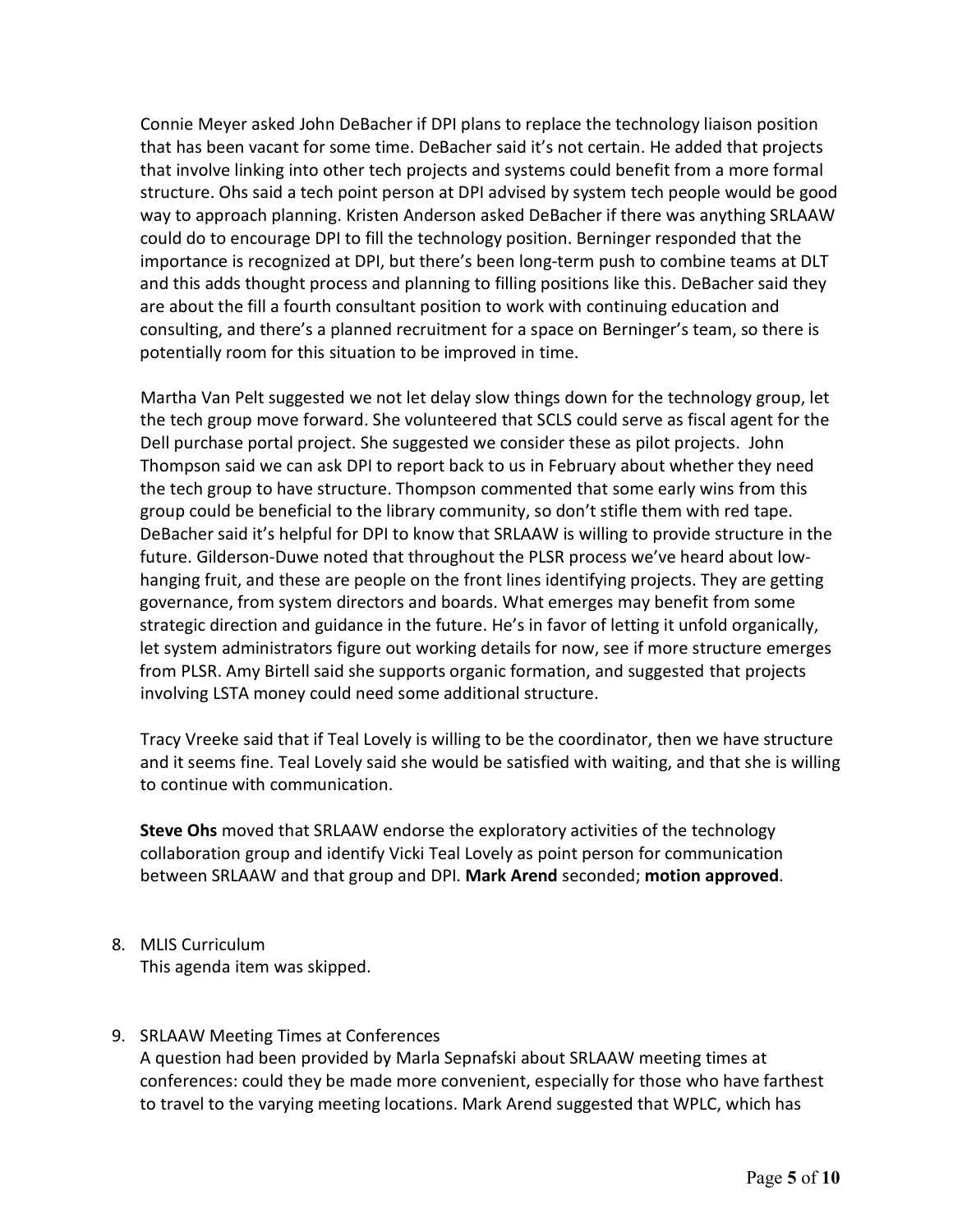typically met in the afternoons after SRLAAW's morning meetings, would be willing to trade off meeting times. Stef Morrill said in 2019 at the annual WLA conference there is a planned afternoon event with an author on Tuesday, so WPLC was going to meet virtually next year, but agreed that in general WPLC could switch times. Martha Van Pelt suggested making the meeting start times a little later to help those who have to travel longer distances. Amy Birtell suggested they all be afternoon meetings, and there was some discussion of possible times. Sherry Machones commented that this was all good information for the next SRLAAW president to consider. No formal action was taken.

### 10. New Media Marketing & PR for Wisconsin Libraries

Steve Ohs said he suggested this agenda item in response to a Lakeshores director advisory committee, which recently formed a marketing and public relations task force. He wondered, what are some opportunities for systems to help, on regional or state scale, with marketing and PR for libraries? An idea that came up was advertising on podcasts. He said podcasts are increasing in popularity and reach the 20-30 age demographic that has been a challenge to reach via other means. Specific costs are unknown, but he wanted to bring the idea to the group. Have other systems explored this? Steve Heser said he would love to partner for that, statewide. Tracy Vreeke also expressed interest. Connie Meyer said Bridges' full-time marketing person has met with other system marketing people to start talking about this idea, and that they would likely be interested in expanding the group to explore. Kristen Anderson mentioned the WLA Foundation effort "Libraries Matter," suggesting possible collaboration. She also said WRLS would be interested in the concept. Plumer Lovelace said WLA has a person on retainer for five hours per month who could help. Meyer said there would be some ALA-coordinated efforts to promote. We need to identify the appropriate people.

Jessie Lee-Jones suggested partnering with Wisconsin Public Radio or Wisconsin Public Television, promoting through them could perhaps be more effective and reach a broader audience. Ohs said podcasts hold appeal because we could more specifically target groups and demographics that are typically not library users. Results from recent director visits included need to do better job of informing people what they have access to, many don't know. There are many niche markets that podcasts are directed toward that might be a source of new library patrons.

Jeff Gilderson-Duwe noted that the marketing group was an informal group, and asked whether it needs some more formal structure? Such as system business managers, he suggested, to know who to contact. Ohs had reached out to Jill Fuller at Bridges and Tovah Anderson at Arrowhead to discuss, but said he thinks a start could be a webinar session to pull people together, along with some brainstorming. Vreeke suggested that someone be appointed as the contact or person responsible. Ohs said he would do that.

Ralph Illick said Marathon County Public Library has a marketing person, and that they are in the midst (one month into a three-month plan) of a local radio and television promotions.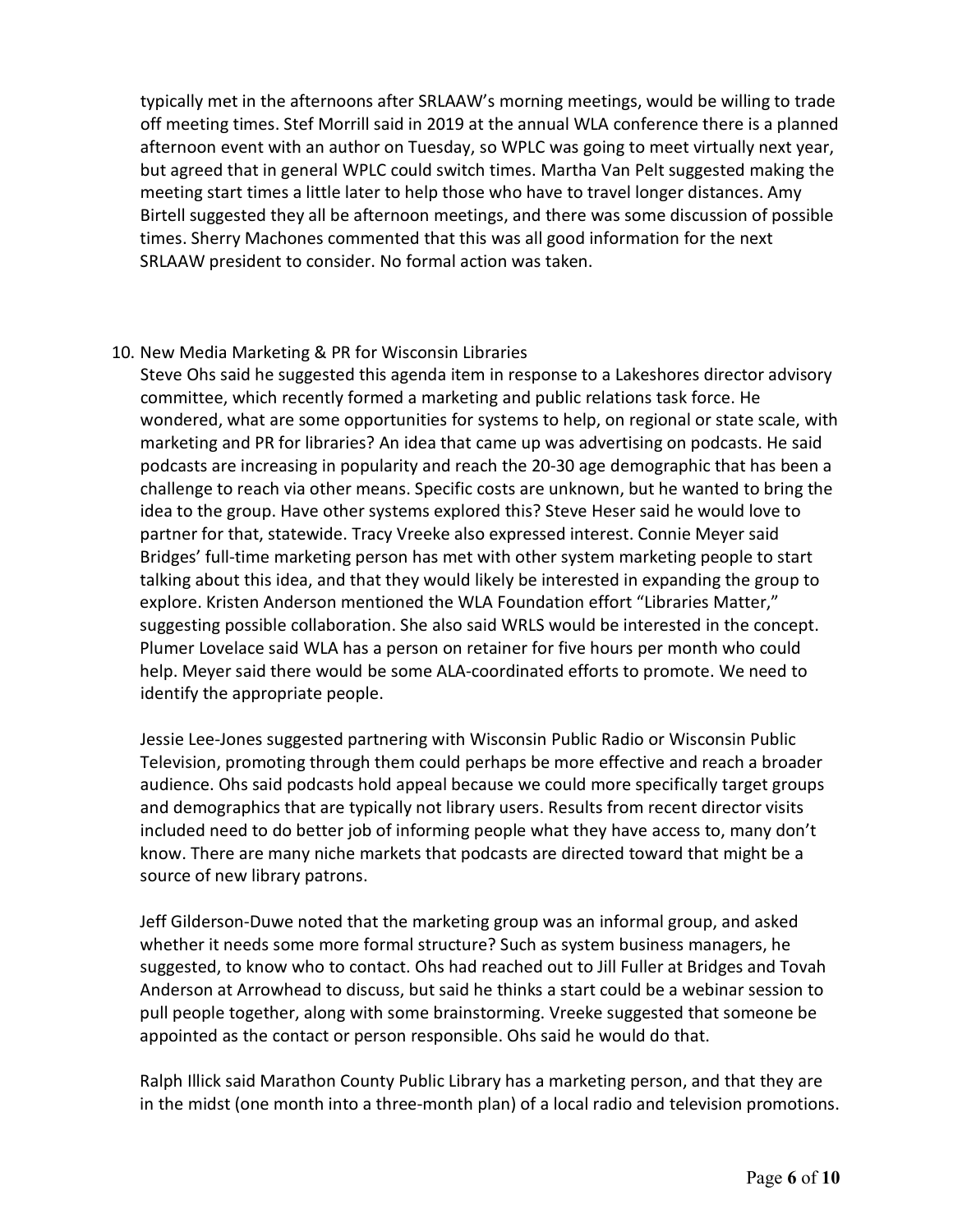He can share information. Their message is basically, "You don't know what your library has for you – this is what it has."

### 11. Affiliated Organization Reports

**PLSR** – John Thompson sent out an update. The PLSR Steering Committee is working on drafting the report. The writing team is drafting and reporting back to Steering. They are trying to write by committee. Their next meeting is scheduled for Nov. 7 in Deforest. Drafts are being posted on PLSR website as they go. Thompson said questions about the writing process can go to Steve Ohs. Thompson speculated that probably around mid-November a draft would be ready to share out to library community. The committee is still aiming for December delivery to DPI but will focus on getting the work done rather than meeting an artificial timeline. Kristen Anderson said she read a draft and thanked the committee for it. She asked whether Steering has looked past this document to what's next for them. Thompson said once the report is handed off, it's in the hands of DPI for implementation. There could be need for people to help with implementation, but that document is the end of the Steering Committee's official role. Jessica MacPhail thanked Thompson and the entire PLSR team.

**DPI** – John DeBacher supplied a report. He reminded system directors of the State of the State meeting for all system directors scheduled for Nov. 14 in Deforest. Intent is to keep system directors informed of what's expected, planning, reporting, financial work and compliance work for systems and libraries. In spring DPI meets with liaisons, related to LSTA program. Jeff Gilderson-Duwe asked if the agenda is set for Nov. 14; DeBacher said no, but that funding framework would be part of it. Gilderson-Duwe said a valuable part of such meetings in the past was hearing from the DPI auditor. DeBacher said there is a new auditor and some open positions. DeBacher said he and Michael Dennison started meeting with the library system business managers' group SAMBAA seeking some commonality in financial reporting, guidelines and best practices. There may be more discussions in the future to help with working with vendors or conducting bidding processes. DeBacher put together a sheet for LSTA grant period, compressed period for 2018; he wanted the info out there for people to start working together. There may be some effort to try a federal framework for applications. For 2019, he had heard from IMLS that DPI should receive award acknowledgement in December. He suggested that library systems consider collaborative efforts that phase from one grant period to the next. For compressed periods, he said, consider grant projects that are easy to carry out.

Jessica MacPhail said the Inclusive Services Institute will be presenting a draft online tool for libraries to self-assess inclusivity. She said it was a delight to work with this team, the tool will be released Thursday, and libraries are to respond about their experiences using the tool in coming months.

Ralph Illick said Marathon County is part of an audit looking at inclusivity. He mentioned the Wisconsin Institute for Public Policy and Services, which offers a two-day conference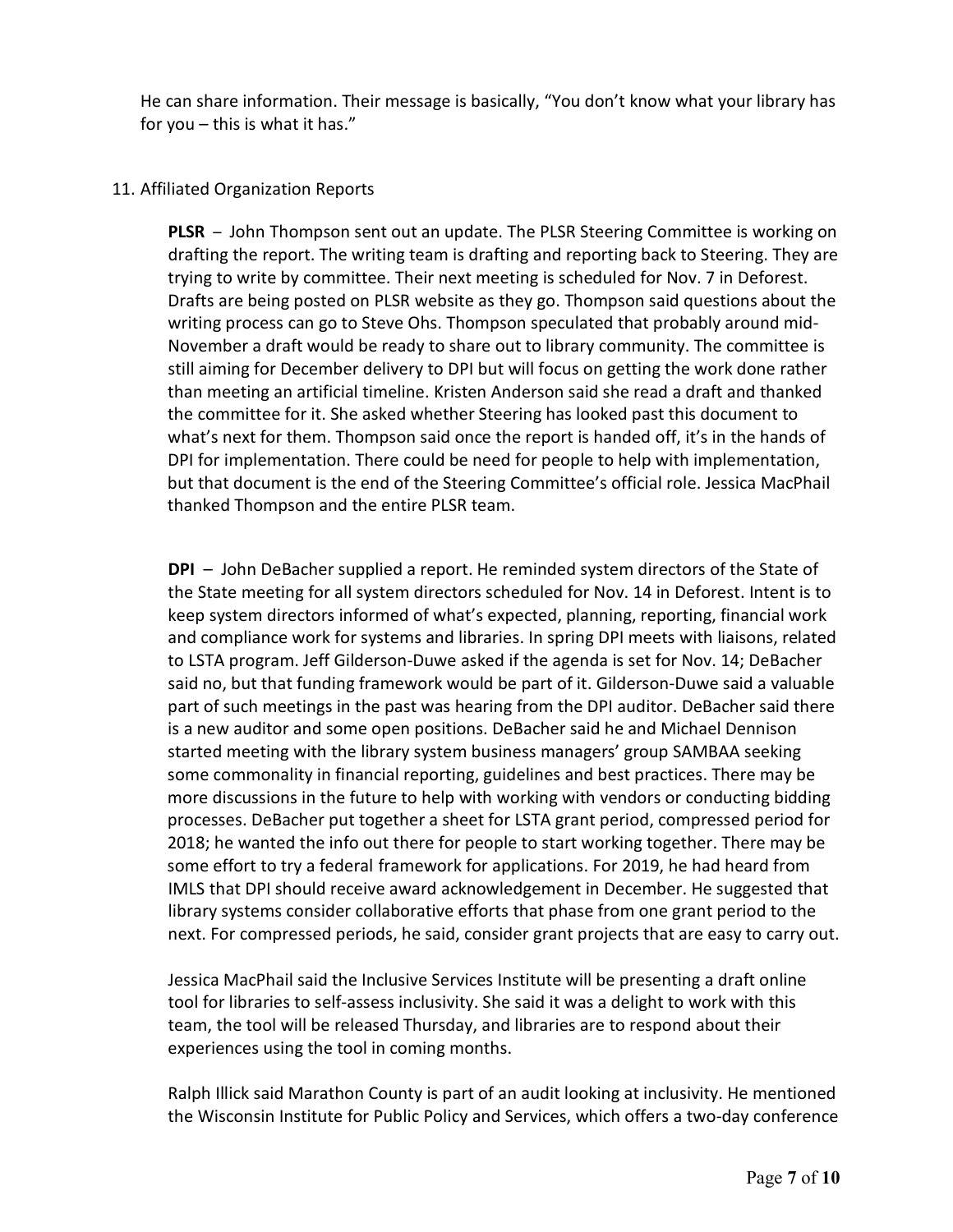on inclusivity in the Wisconsin workforce called the Toward One Wisconsin Inclusivity Conference – next to be held April 11-12, 2019, in Milwaukee, see [https://inclusivity](https://inclusivity-wi.org/)[wi.org.](https://inclusivity-wi.org/) He said the Wisconsin Dept. of Workforce Development is involved in the conference, there are multiple different tracks, it's built around fostering inclusivity in the state.

**WiLS** – Stef Morrill supplied report. She highlighted Camp WiLS at the current WLA conference, which includes a scavenger hunt with vendor partners. She said they are in the process of choosing keynote speakers and topics for WiLS World 2019, workshops too. She encouraged everyone to let WiLS know if they had any ideas. She noted one item in the report for Recollection Wisconsin, regarding the Curating Digital Collections grant: year one is done and involved six students, year two is coming up with 10 students and sites. The application period is open, closes Jan. 2, 2019; they are willing to review draft applications ahead of time and make suggestions that can be incorporated in final applications. More information and a timeline are available at this [link.](https://recollectionwisconsin.org/digipres) Bradley Shipps said OWLS was a site in year one; reflections about the project can be seen from the [host](https://recollectionwisconsin.org/ccdc-host-reflections-outagamie-waupaca-library-system) and the [student,](https://recollectionwisconsin.org/ccdc-student-reflections-outagamie-waupaca-library-system) and some of the related Memory Project collections can be accessed via links on this OWLSnet's [InfoSoup](http://www.infosoup.info/digital-history) Digital History page.

**WPLC** – Mark Arend shared a new WPLC brochure. He mentioned that the first Indie Author Award is to be given at this WLA conference: winning title is *On the Road to Death's Door*, by M.J. Williams, which is the pen name for a two-person writing team of sisters Peggy Williams and Mary Joy Johnson. Both will be at WLA to accept the award. The WPLC Steering Committee is reviewing possibility of instant digital card to give temporary access to OverDrive. Collection Development people are reviewing changes made earlier in year. The Historical and Local Digital Collections Committee is reviewing online platforms for historical newspapers. The WPLC Board will be discussing possible models for a regular annual increase to OverDrive buying pool. Has been steady for 7-8 years, raised last year, and in the face of increasing popularity more money will be needed for the collection if desire is to keep expanding. Arend mentioned a WiLS presentation offered at a Tech Days event about WPLC resources related to writing and reading that are available to patrons; here are links to the [presentation](https://docs.google.com/presentation/d/1IEXyNWDD2rdOs4aSOsYzQa38UwLP_kpH-ykh6ElPDL0/edit#slide=id.p) and to the [handout.](https://docs.google.com/document/d/1yToMkr8LVrQ5SUiVlB-qWb9exGbkUDBbyest8MW-k-I/edit)

**WLA** – Plumer Lovelace reported on the Leadership Design Institute, emphasizing that success is to be judged based on the experience, not numbers. Attendance cutoff is about 35 people. In order for it to be sustainable, graduates of the program need to become the program committee, Lovelace said, and it looks like that will be continuing with opportunity for the program to evolve. He said Greg Mickells, director at Madison Public Library, has offered to house the program at MPL on an ongoing basis. It is always a challenge to make the event affordable, so this donation of space is very helpful and reduces about 70% of overhead costs.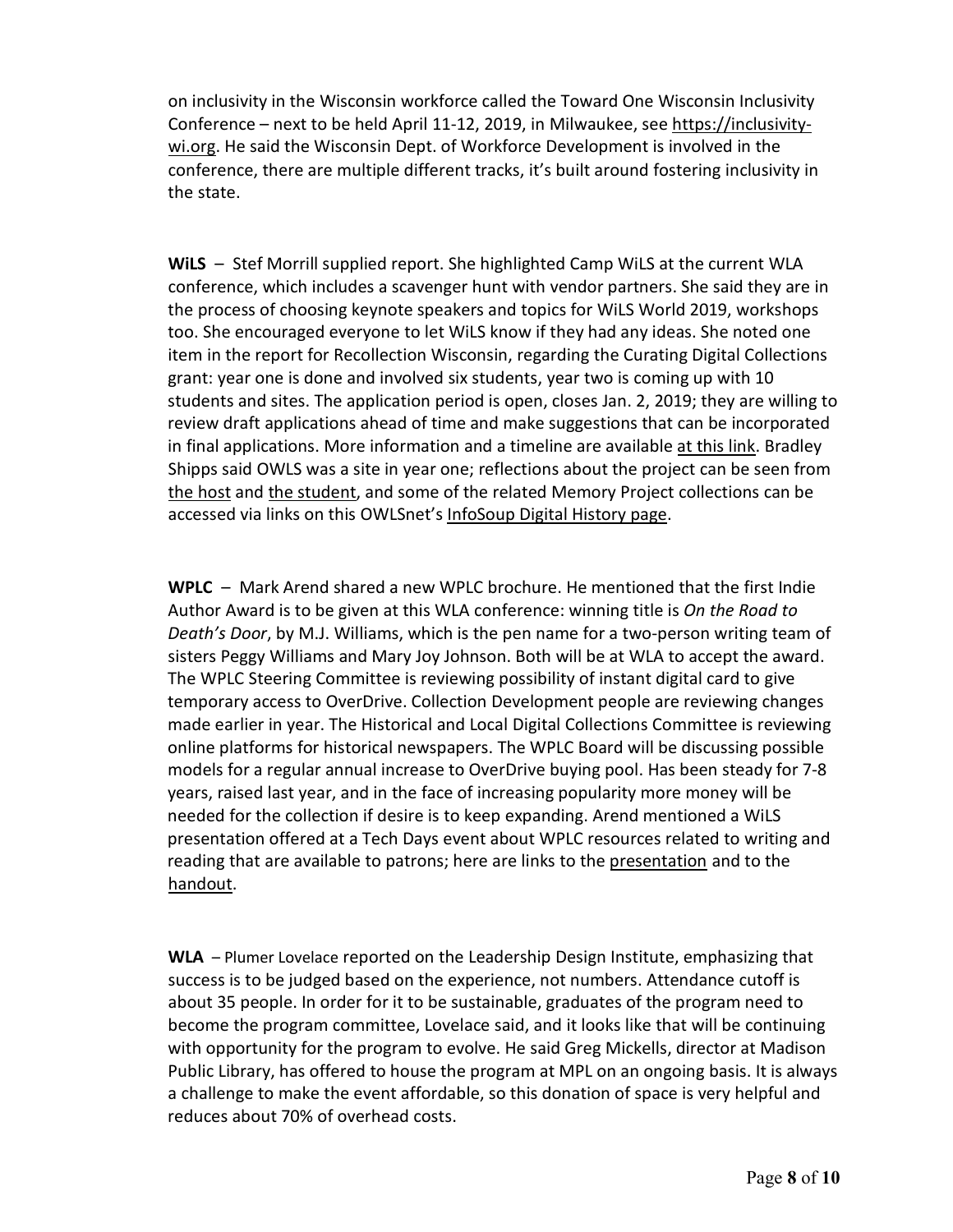The 2018 Be a Member, Get a Member membership campaign signed up about 170 new members, and Lovelace thanked people for support of that campaign. About 40 people qualified for the related drawing for airline tickets, which will be conducted during this WLA conference at the membership meeting.

Lovelace shared documents, one a form letter for new library directors to help inform new directors of WLA activities and mission. He said ongoing help distributing those letters to new library directors would be appreciated.

He said DPI has 16 site licenses for Microsoft Academy, and WLA is involved in proceeding with that. The LD&L Committee created a subcommittee to work on this, working with a technology vendor. The committee has been working to help others understand the library environment in Wisconsin. Beloit Public Library will serve as a pilot site. Down the road, Lovelace will be able to share more concrete aspects about the progress and more about the software tools.

Lovelace shared a draft of a feedback form for rating the activities of the organization's lobbyist. He said that when WLA started to talk about changes to its contract with Dewitt Ross and Stevens, which helps with legislative advocacy, there was a desire to build in some measure of accountability. Now that SRLAAW is a partner in this contract, he wanted to bring a draft tool for feedback for consideration. He suggested that it could be delivered via SurveyMonkey to make it easier for people to participate, and he wondered if the questions included were applicable to SRLAAW's needs. This is done every two years, he said, so there can be future alterations.

Lovelace thanked everyone for support of WLA, and for the two-way communication that exists. He noted that he is always accessible if we want to make suggestions about the direction of the organization.

Tracy Vreeke reported that an attendee of the Leadership Institute from a library in her system had given the experience a great review.

**COLAND** – Martha Van Pelt reported that their meeting was at the Beloit Public Library. Topics were oriented toward school libraries. Next COLAND meeting is scheduled for Nov. 9 in Fond du Lac.

#### 12. Member Roundtable:

Amy Birtell said thank you to all who donated gift baskets to the WLAF Silent auction at the conference. Bernie Bellin has chosen a prize for the winner, a traveling trophy.